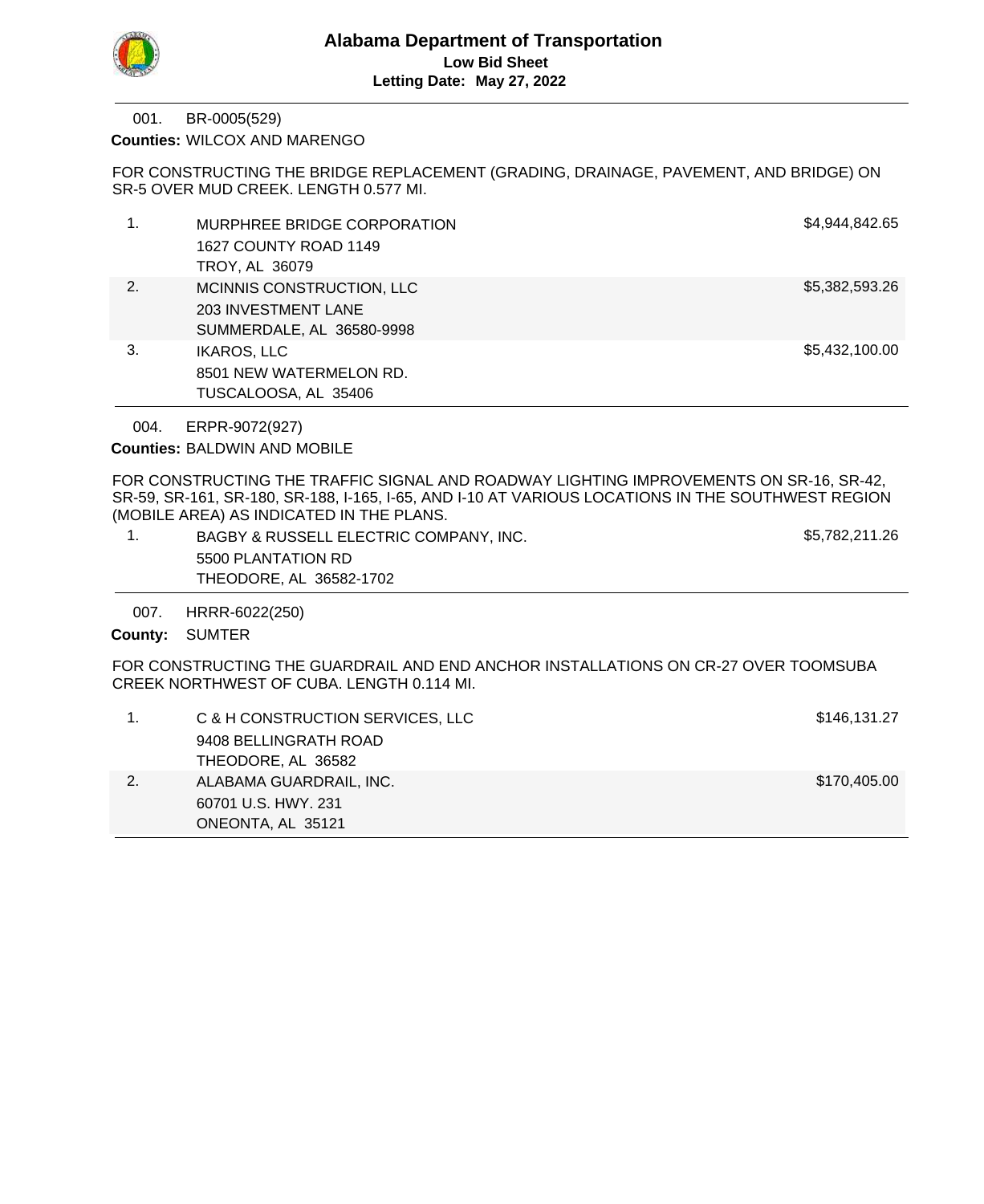IM-I010(349) 010.

## County: MOBILE

FOR CONSTRUCTING THE MICRO-MILLING, RESURFACING, AND TRAFFIC STRIPE ON I-10 FROM A POINT 1.360 MILES EAST OF THE SR-193 INTERCHANGE (MP 18.467) TO THE WALLACE TUNNEL (MP 26.651) IN MOBILE. LENGTH 8.272 MI.

|    | MOBILE ASPHALT COMPANY, LLC               | \$9,169,472.24  |
|----|-------------------------------------------|-----------------|
|    | 3151 HAMILTON BOULEVARD                   |                 |
|    | THEODORE, AL 36582                        |                 |
| 2. | JOHN G. WALTON CONSTRUCTION COMPANY, INC. | \$9,448,341.25  |
|    | 1806 WOLF RIDGE ROAD                      |                 |
|    | MOBILE, AL 36618                          |                 |
| 3. | H. O. WEAVER & SONS, INC.                 | \$10,656,962.84 |
|    | 7450 HOWELLS FERRY ROAD                   |                 |
|    | MOBILE, AL 36618                          |                 |

#### IM-I020(365) 011.

County: JEFFERSON

FOR CONSTRUCTING THE PLANING, OVERLAY, AND TRAFFIC STRIPE ON I-20 FROM A POINT EAST OF THE 1ST AVENUE NORTH INTERCHANGE (MP 130.595) IN BIRMINGHAM TO A POINT EAST OF THE SR-4 (US-78) INTERCHANGE (MP 140.154) IN LEEDS. LENGTH 9.558 MI.

| 1. | DUNN CONSTRUCTION COMPANY, INC.<br>3905 MESSER AIRPORT HWY<br>BIRMINGHAM, AL 35222 | \$14,264,937.51 |
|----|------------------------------------------------------------------------------------|-----------------|
| 2. | WIREGRASS CONSTRUCTION COMPANY, INC.<br>1830 HARTFORD HIGHWAY<br>DOTHAN, AL 36301  | \$14,722,282.78 |
| 3. | MIDSOUTH PAVING, INC.<br>2700 CORPERATE DRIVE<br>BIRMINGHAM, AL 35242              | \$17,396,486.88 |

NH-0006(583) 014.

County: TUSCALOOSA

FOR CONSTRUCTING THE PLANING, RESURFACING, GUARDRAIL INSTALLATION, AND TRAFFIC STRIPE ON THE MAINLINE OF SR-6 (US-82) FROM THE INTERSECTION OF 13TH STREET EAST TO 0.360 MILE NORTH OF THE JUNCTION OF SR-215 (OLD MONTGOMERY HIGHWAY) IN TUSCALOOSA. LENGTH 1.945 MI.

|    | S. T. BUNN CONSTRUCTION COMPANY, INC. | \$2,386,281.11 |
|----|---------------------------------------|----------------|
|    | 611 HELEN KELLER BOULEVARD            |                |
|    | TUSCALOOSA, AL 35404                  |                |
| 2. | MIDSOUTH PAVING, INC.                 | \$3,099,217.89 |
|    | 2700 CORPERATE DRIVE                  |                |
|    | BIRMINGHAM, AL 35242                  |                |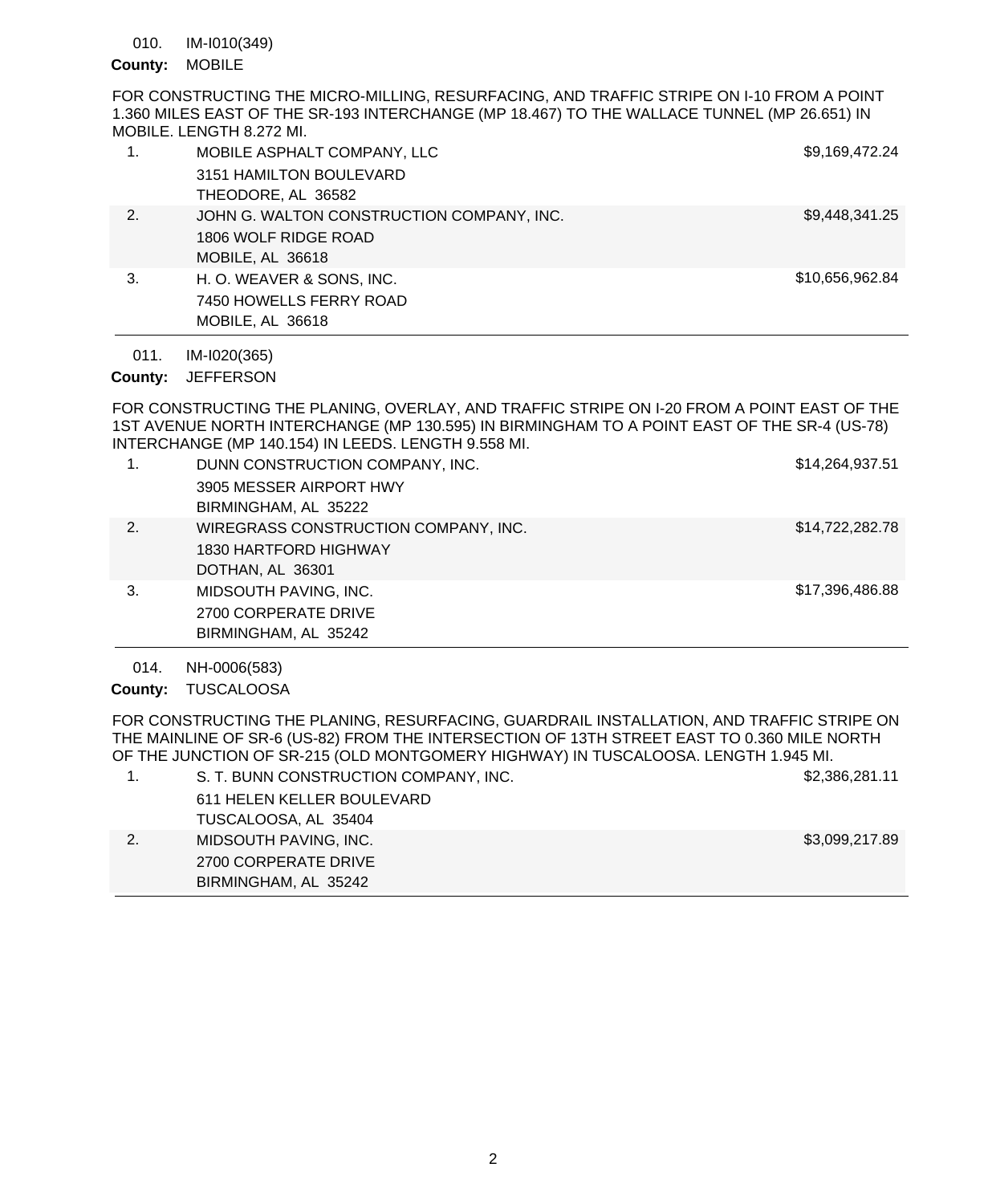NH-0079(520), STPNU-0160(505) 015.

# County: BLOUNT

FOR CONSTRUCTING THE MICRO-MILLING, RESURFACING, GUARDRAIL INSTALLATION, AND TRAFFIC STRIPE ON SR-79 FROM THE JUNCTION OF PINE BLUFF ROAD IN LOCUST FORK TO THE JUNCTION OF SR-53 (US-231) IN CLEVELAND (SITE 1) AND ON SR-160 FROM THE JUNCTION OF ODICE BRANHAM ROAD IN NECTAR TO THE JUNCTION OF SR-53 (US-231) IN CLEVELAND (SITE 2). LENGTH 11.903 MI.

| 1. | WHITAKER CONTRACTING CORPORATION<br>692 CONVICT CAMP ROAD<br>GUNTERSVILLE, AL 35976-0000 | \$4,095,775.70 |
|----|------------------------------------------------------------------------------------------|----------------|
| 2. | WIREGRASS CONSTRUCTION COMPANY, INC.<br>1830 HARTFORD HIGHWAY<br>DOTHAN, AL 36301        | \$4,735,000.00 |
| 3. | DUNN CONSTRUCTION COMPANY, INC.<br>3905 MESSER AIRPORT HWY<br>BIRMINGHAM, AL 35222       | \$5,588,899.19 |

NH-0157(529) 016.

County: CULLMAN

FOR CONSTRUCTING THE MICRO-MILLING, RESURFACING, AND TRAFFIC STRIPE ON SR-157 FROM THE JUNCTION OF SR-74 (US-278) TO THE INTERSECTION OF SR-69 IN CULLMAN. LENGTH 0.600 MI.

| 1. | WHITAKER CONTRACTING CORPORATION     | \$627,977.55 |
|----|--------------------------------------|--------------|
|    | 692 CONVICT CAMP ROAD                |              |
|    | GUNTERSVILLE, AL 35976-0000          |              |
| 2. | WIREGRASS CONSTRUCTION COMPANY, INC. | \$766,000.00 |
|    | 1830 HARTFORD HIGHWAY                |              |
|    | DOTHAN, AL 36301                     |              |

NH-HSIP-0003(621) 018.

County: SHELBY

FOR CONSTRUCTING THE SAFETY WIDENING, PLANING, RESURFACING, ACCESS MANAGEMENT, AND TRAFFIC STRIPE ON SR-3 (US-31) FROM THE JUNCTION OF THE I-65 INTERCHANGE TO THE JUNCTION OF CR-68 IN ALABASTER. LENGTH 2.523 MI.

| 1. | DUNN CONSTRUCTION COMPANY, INC.<br>3905 MESSER AIRPORT HWY<br>BIRMINGHAM, AL 35222 | \$3,677,317.49 |
|----|------------------------------------------------------------------------------------|----------------|
| 2. | WIREGRASS CONSTRUCTION COMPANY, INC.<br>1830 HARTFORD HIGHWAY<br>DOTHAN, AL 36301  | \$3,897,000.27 |
| 3. | MIDSOUTH PAVING, INC.<br>2700 CORPERATE DRIVE<br>BIRMINGHAM, AL 35242              | \$4,576,508.32 |

STPAA-0021(577) 021.

ESCAMBIA **County:**

FOR CONSTRUCTING THE MICRO-MILLING OF THE EXISTING OPEN GRADED FRICTION COURSE (OGFC) AND TRAFFIC STRIPE ON SR-21 FROM A POINT 0.500 MILE NORTH OF THE JUNCTION OF THE I-65 INTERCHANGE (MP 8.533) TO A POINT SOUTH OF THE LITTLE RIVER BRIDGE AT THE MONROE COUNTY LINE. LENGTH 10.108 MI.

1. H. O. WEAVER & SONS, INC. **Show and South American Structure Construction Construction S504,556.98** 7450 HOWELLS FERRY ROAD MOBILE, AL 36618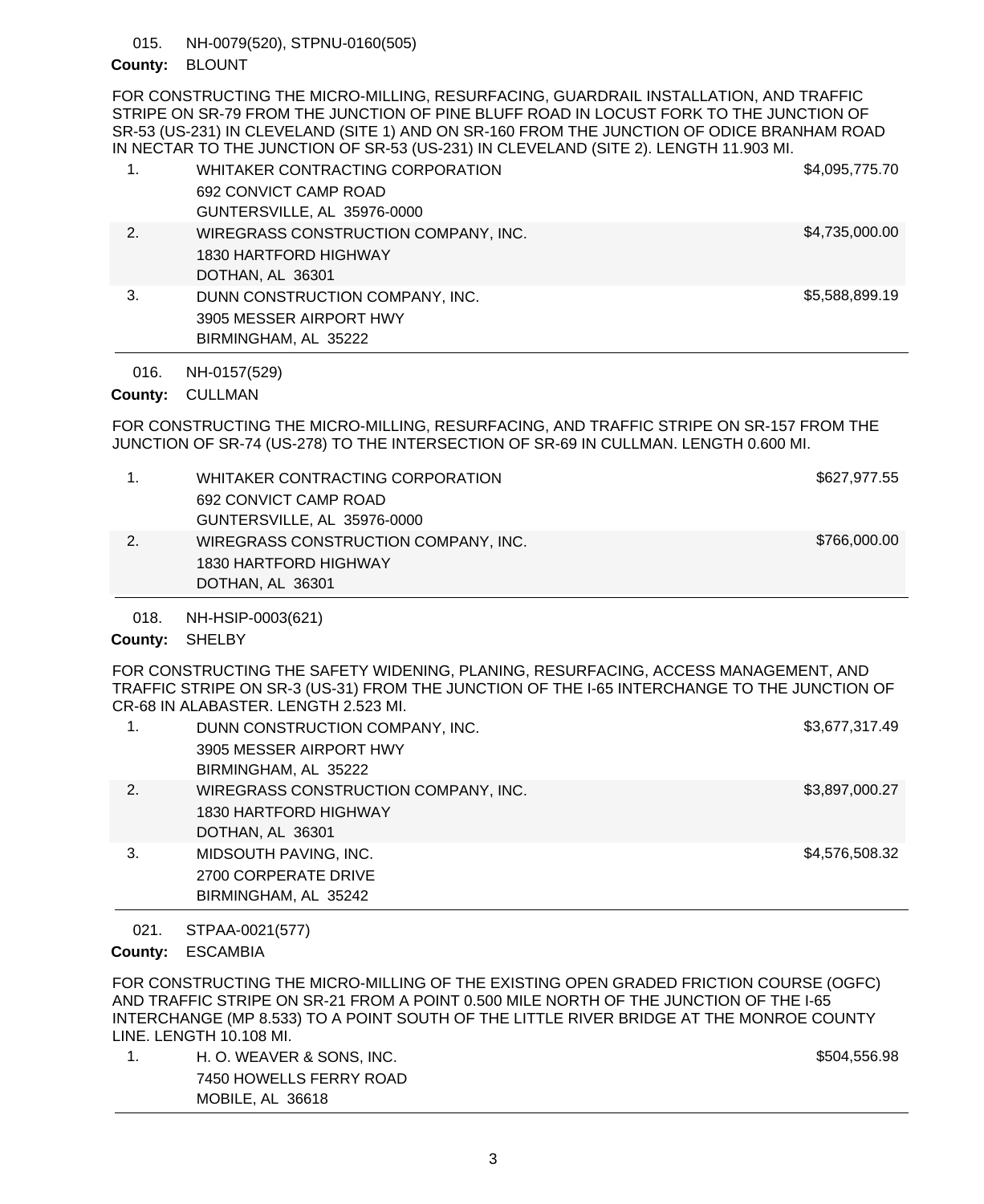### STPAA-0110(506) 022.

## County: MONTGOMERY

FOR CONSTRUCTING THE PLANING, RESURFACING, AND TRAFFIC STRIPE ON SR-110 FROM A POINT 0.370 MILE WEST OF THE JUNCTION OF SR-293 SOUTHEAST OF MONTGOMERY TO THE BULLOCK COUNTY LINE. LENGTH 6.423 MI.

|    | ASPHALT CONTRACTORS, INC.            | \$1,983,381.69 |
|----|--------------------------------------|----------------|
|    | 6730 TAYLOR CIRCLE                   |                |
|    | MONTGOMERY, AL 36117-0000            |                |
| 2. | WIREGRASS CONSTRUCTION COMPANY, INC. | \$2,137,345.13 |
|    | 1830 HARTFORD HIGHWAY                |                |
|    | DOTHAN, AL 36301                     |                |
| 3. | DUBOSE CONSTRUCTION COMPANY, LLC     | \$2,261,011.60 |
|    | 11070 HIGHWAY 80 EAST                |                |
|    | MT. MEIGS, AL 36057                  |                |

STPAA-0168(502) 023.

# County: MARSHALL

FOR CONSTRUCTING THE MICRO-MILLING, RESURFACING, AND TRAFFIC STRIPE ON SR-168 FROM THE INTERSECTION OF CHURCH STREET IN BOAZ TO THE DEKALB COUNTY LINE. LENGTH 4.073 MI.

|    | WHITAKER CONTRACTING CORPORATION     | \$1,385,777.50 |
|----|--------------------------------------|----------------|
|    | 692 CONVICT CAMP ROAD                |                |
|    | GUNTERSVILLE, AL 35976-0000          |                |
| 2. | WIREGRASS CONSTRUCTION COMPANY, INC. | \$1,833,349.22 |
|    | 1830 HARTFORD HIGHWAY                |                |
|    | DOTHAN, AL 36301                     |                |

STPAA-0279(502) 024.

### County: JACKSON

FOR CONSTRUCTING THE MICRO-MILLING, RESURFACING, AND TRAFFIC STRIPE ON SR-279 FROM THE JUNCTION OF SR-79 TO THE JUNCTION OF SOUTH SCOTT STREET IN SCOTTSBORO. LENGTH 3.179 MI.

| 1. | ROGERS GROUP, INC.<br>421 GREAT CIRCLE ROAD<br>NASHVILLE, TN 37228-0000                  | \$1,851,424.00 |
|----|------------------------------------------------------------------------------------------|----------------|
| 2. | WHITAKER CONTRACTING CORPORATION<br>692 CONVICT CAMP ROAD<br>GUNTERSVILLE, AL 35976-0000 | \$1,854,775.70 |
| 3. | WIREGRASS CONSTRUCTION COMPANY, INC.<br>1830 HARTFORD HIGHWAY<br>DOTHAN, AL 36301        | \$1,953,203.25 |

STPAA-HSIP-0004(552) 026.

# Counties: CLEBURNE AND CALHOUN

FOR CONSTRUCTING THE SAFETY WIDENING, MICRO-MILLING, RESURFACING, GUARDRAIL INSTALLATION, AND TRAFFIC STRIPE ON SR-4 (US-78) FROM A POINT 0.383 MILE EAST OF THE JUNCTION OF SR-9 TO THE JUNCTION OF SR-46 IN HEFLIN. LENGTH 5.166 MI.

|    | MIDSOUTH PAVING, INC.                          | \$2,379,884.81 |
|----|------------------------------------------------|----------------|
|    | 2700 CORPERATE DRIVE                           |                |
|    | BIRMINGHAM, AL 35242                           |                |
| 2. | VULCAN MATERIALS ASPHALT AND CONSTRUCTION, LLC | \$2,902,017.00 |
|    | 401 GREEN VALLEY ROAD                          |                |
|    | GLENCOE, AL 35905                              |                |